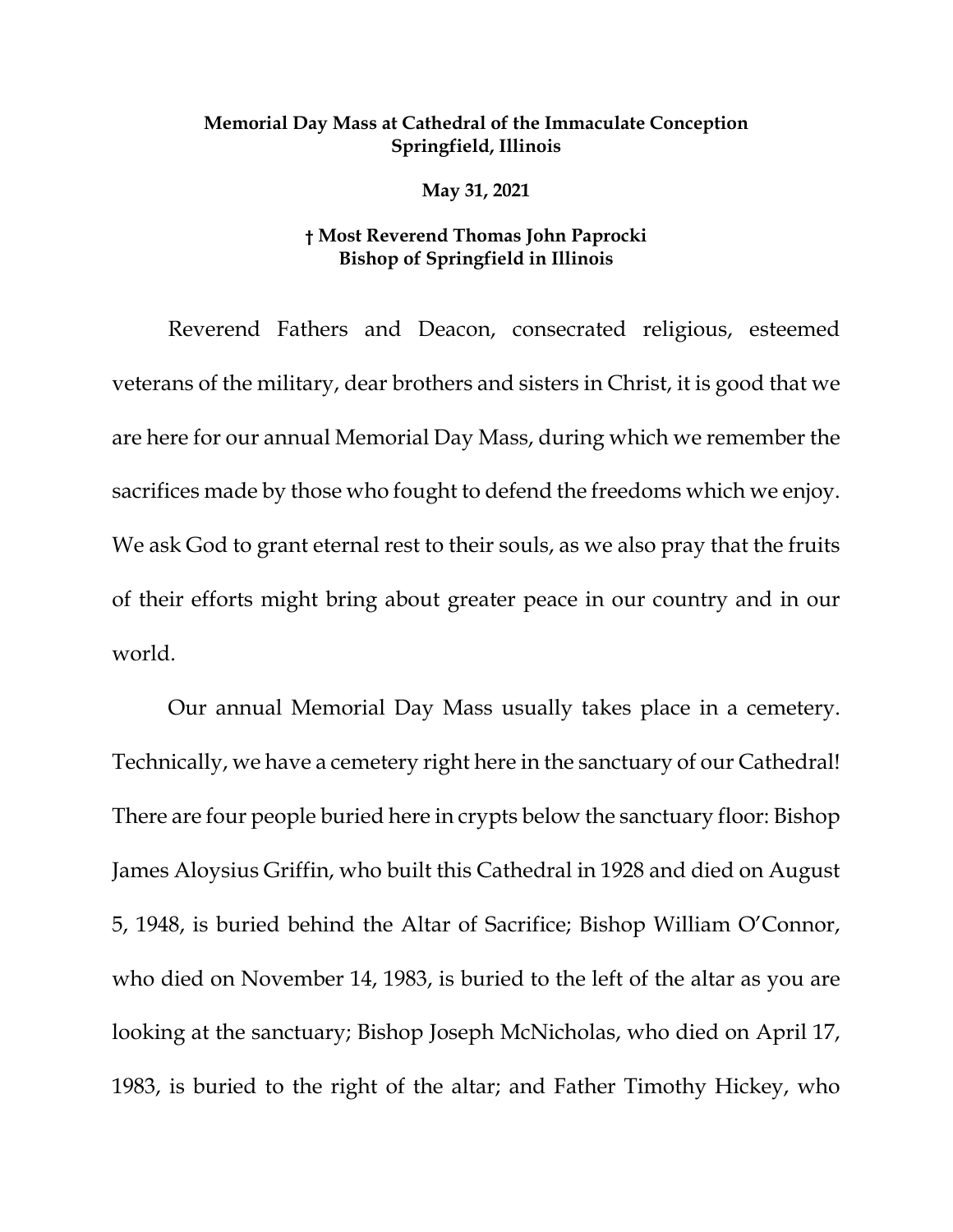served as Vicar General of our Diocese from 1889 to 1924, is buried at the back of the left side of the sanctuary. He died on October 20, 1926. Bishop Griffin celebrated the Requiem Mass at Old St. Mary's Cathedral with 2,000 people in the church while another thousand were outside. His remains were transferred to the new Cathedral of the Immaculate Conception here on October 16, 1928, two days after this Cathedral was dedicated. We pray for the repose of their souls today as well.

 The origins of this national day of prayer are found following the conclusion of the Civil War. In 1868, the Grand Army of the Republic, led by Major General John A. Logan, began what was called Decoration Day. Decoration Day was set aside as a day to honor those who had given the ultimate sacrifice in battle, their very lives, by decorating their graves with flowers. General Logan said the following regarding this practice of remembrance and respect:

We should guard their graves with sacred vigilance. … Let pleasant paths invite the coming and going of reverent visitors and fond mourners. Let no neglect, no ravages of time, testify to the present or to the coming generations that we have forgotten as a people the cost of a free and undivided republic.1

2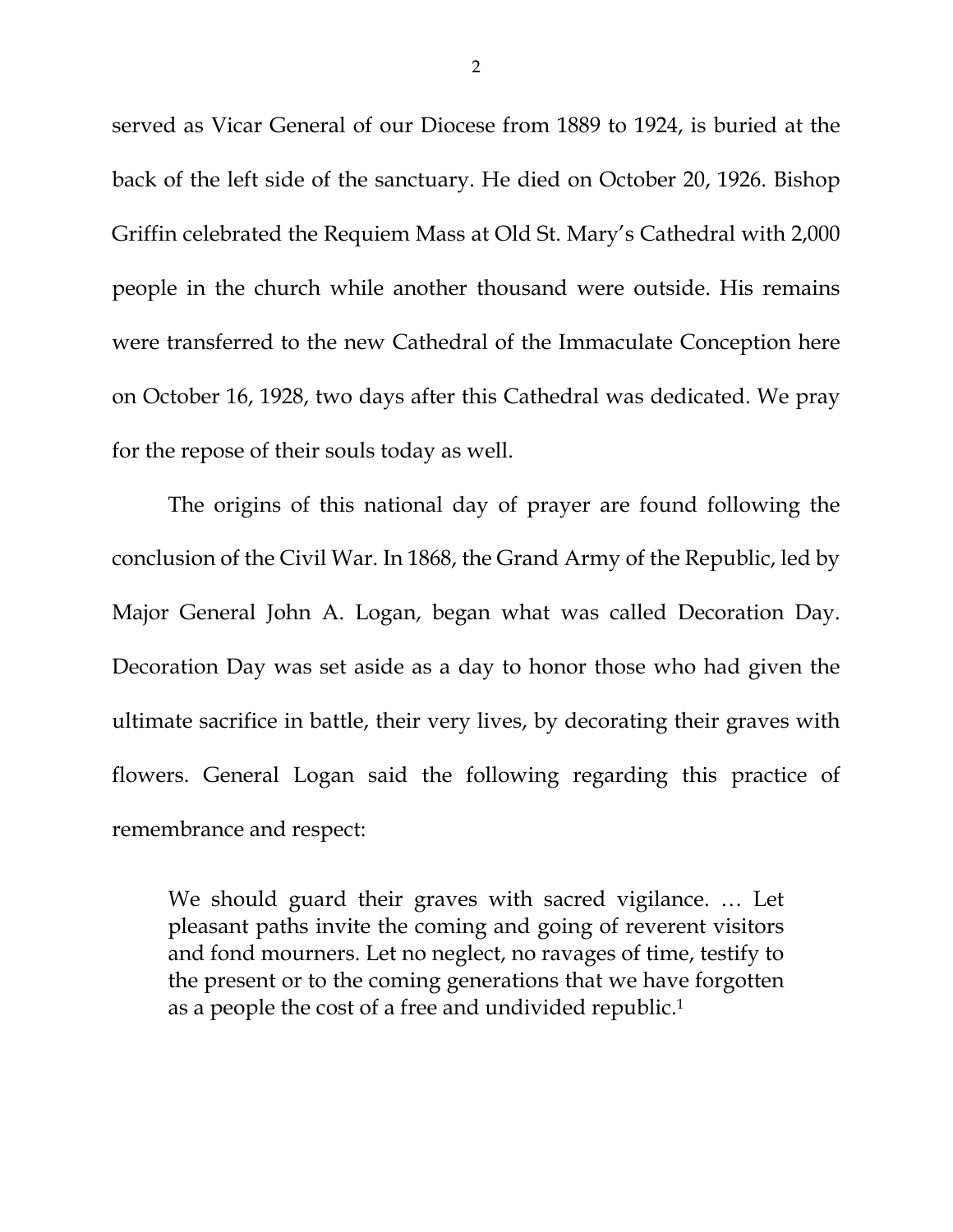One of the most famous Civil War monuments is Gettysburg National Cemetery. Aside from it being the final resting place for thousands of soldiers who died in the Battle of Gettysburg, it was also the site of President Abraham Lincoln's famous Gettysburg Address. In that address, the President spoke about the obligation of those who remained "to be dedicated here to the unfinished work which they who fought here, have, thus far, so nobly advanced."2 Among the ideals for which the Union soldiers fought was the abolition of slavery which they saw as being opposed to the founding principles of the country that "all men are created equal, that they are endowed by their Creator with certain unalienable Rights, that among these are Life, Liberty and the pursuit of Happiness."3

Many Americans likely assume that Gettysburg National Cemetery contains the remains of all of the soldiers who died in the battle that took place there. In reality, it is only the Union Soldiers who died fighting to preserve these rights of humanity that are buried there. The Confederate casualties were taken and buried in various cemeteries throughout the south. This fact, however, should not seem too surprising, given that the Civil War was still raging and to try to commemorate a cemetery which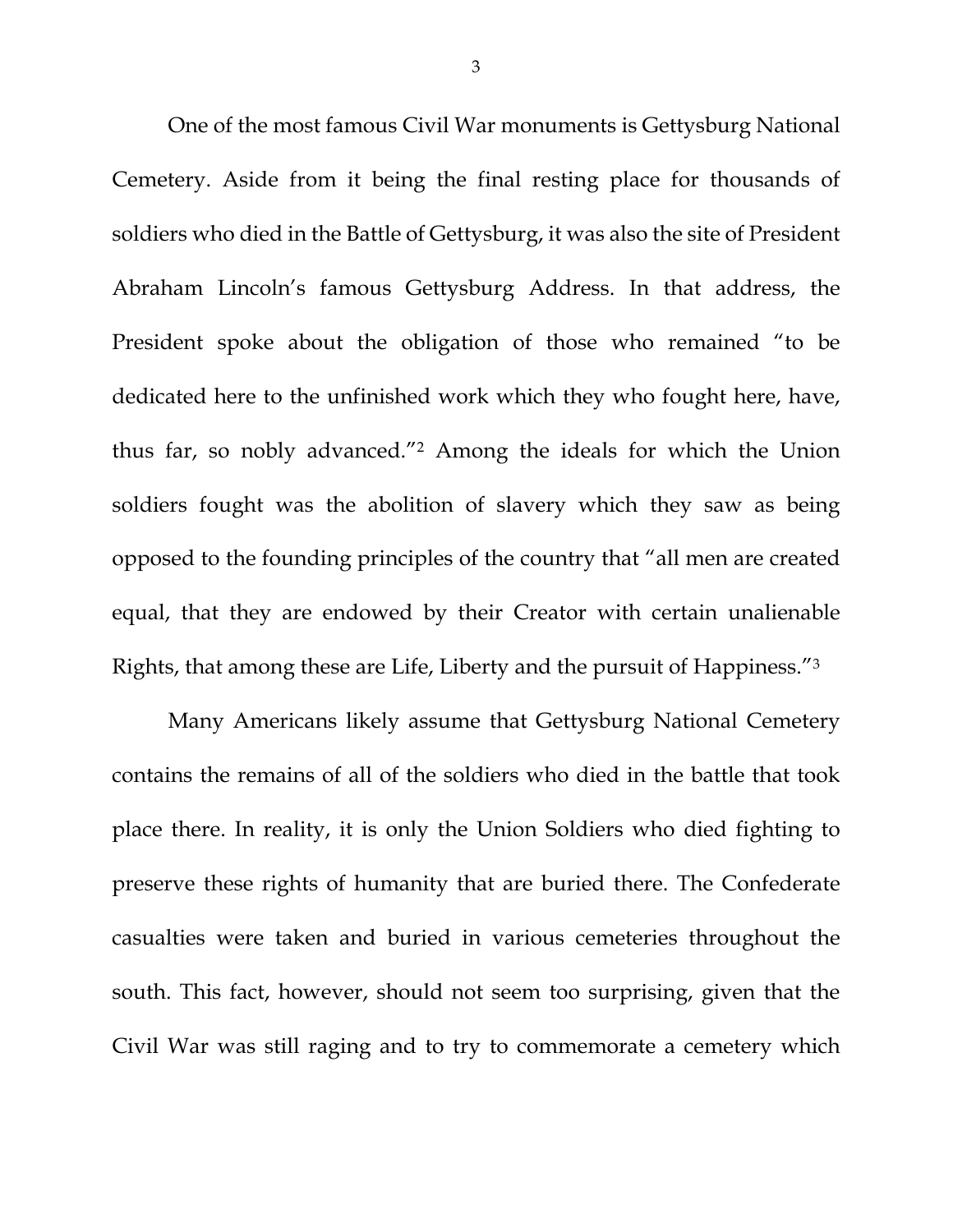included war dead from both sides would only have resulted in more bloodshed and greater casualties.

As people of faith, however, this division even after death should give us pause. While we remember the lives of those who died to secure our freedom in the Civil War, and indeed in every war fought by American soldiers, what should our attitude be toward those who opposed us?

In his Second Inaugural Address, Springfield's most famous citizen, Abraham Lincoln, said with regard to the two sides embroiled in the Civil War in the 1860's, "Both read the same Bible, and pray to the same God; and each invokes His aid against the other. . . . The prayers of both could not be answered; that of neither has been answered fully."4

Reflecting on this attitude of Mr. Lincoln, the Reverend Matthew Simpson, one of the Bishops of the Methodist Episcopal Church, in his *Funeral Address Delivered at the Burial of President Lincoln*, May 4, 1865, at the Methodist Episcopal Church here in Springfield, related the following conversation between President Lincoln and a minister who said he hoped the Lord was on our side during the Civil War. Mr. Lincoln was said to have replied "that it gave him no concern whether the Lord was on our side or not, 'For,' he added, 'I know the Lord is always on the side of right;' and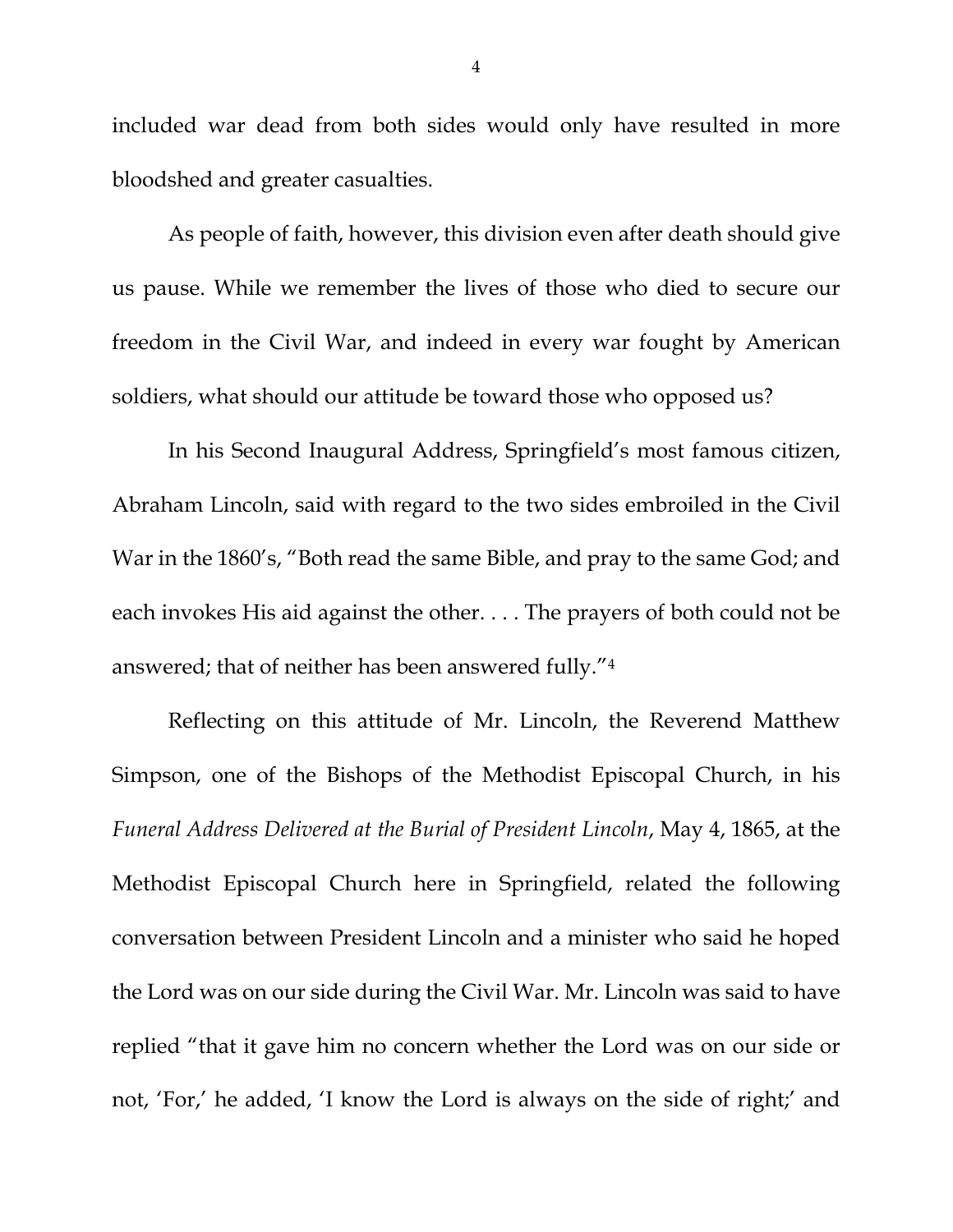with deep feeling added, 'But God is my witness that it is my constant anxiety and prayer that both myself and this nation should be on the Lord's side.'"5

Thus it is fitting that we approach the Lord in this Memorial Day Mass, praying that our all of actions be in accord with the divine will. The Holy Spirit shows no partiality, distributing His graces to everyone who seeks them with sincerity and an open heart.

The Gospel that we just heard from St. John comes from what are called the Last Supper Discourses that Jesus makes with His disciples on the eve of His Passion. After washing their feet and commanding them to show their love for others by their lives of service, Jesus tells them, "Do not let your hearts be troubled. You have faith in God; have faith also in me. In my Father's house there are many dwelling places." Thomas said to him, "Master, we do not know where you are going; how can we know the way?" Jesus replied, "I am the way and the truth and the life. No one comes to the Father except through me" (John 14-1-6).

He desires for us to be united with Him in the relationship that He has with the Father and the Holy Spirit. This unity that He desires is not just with Him, but with one another, for as He says in His prayer at the end of the Last

5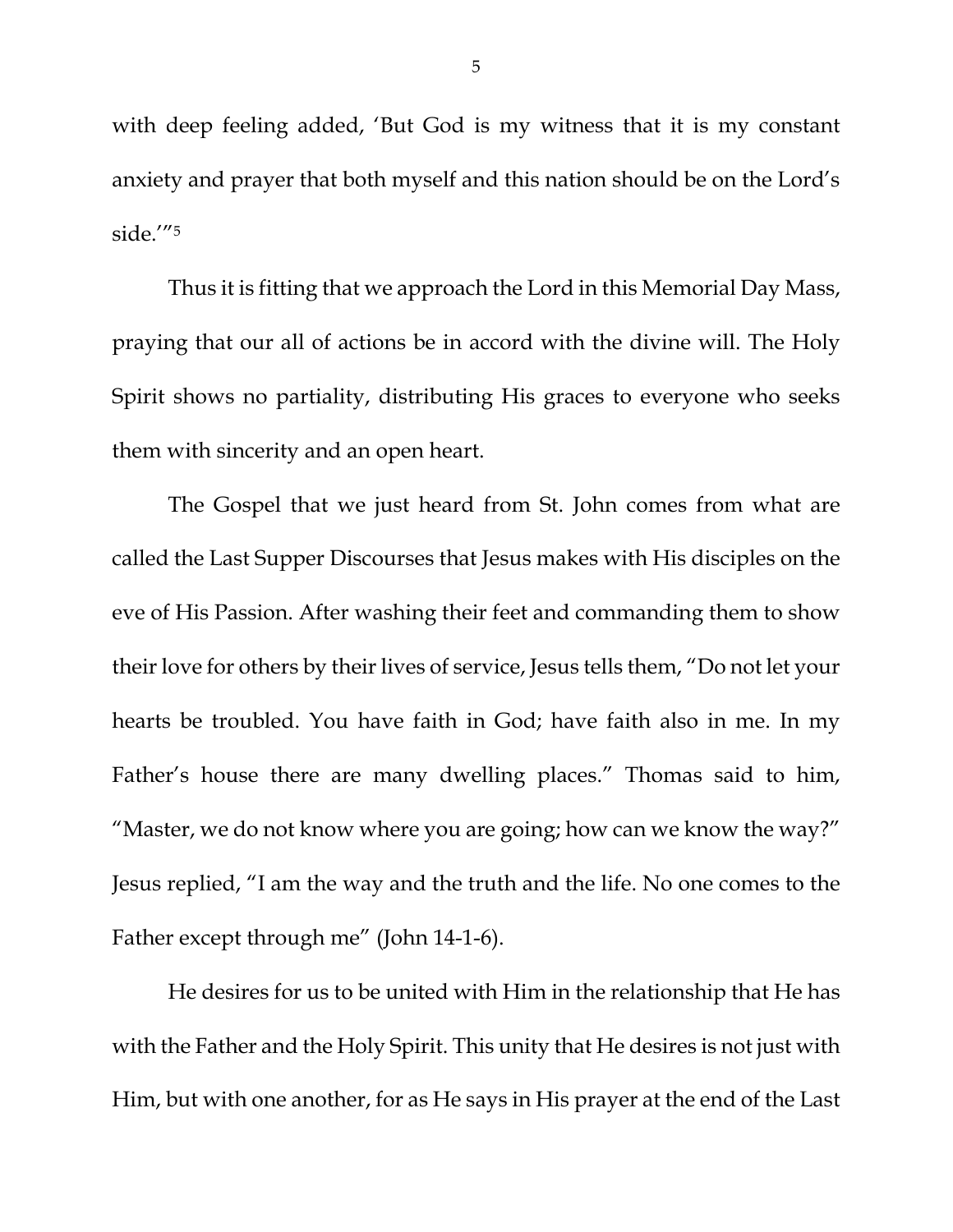Supper, "so that they may all be one, as you, Father, are in me and I in you, that they also may be in us" (John 17:21).

Jesus desires unity among humanity, and few things bring about greater disunity than war. While the reasons for engaging in war may be justified at times, we cannot ignore the divisive effects of war, both during and after war. On this matter, Jesus reminds us of our obligation to "love your enemies, and pray for those who persecute you" (Matthew 5:44). This commandment applies to both the living and the dead.

This truly is a radical commandment that the Lord gives to us. For those who have never fought in war, we find it hard to appreciate just how difficult it is to pray for an enemy who has done some horrific things. Many soldiers who have faced terrible suffering or witnessed extreme brutality find it nearly impossible to ask God's mercy upon those enemies.

Yet, that is what we are called to do as Christians. We cannot pick and choose those for whom we pray in life or in death. Since it is the Lord's will for "all men to be saved" (1 Timothy 2:4), if we truly mean the words: "thy will be done" (Matthew 6:10), then we need to desire that even our enemies be shown God's mercy in the hopes that we will all be united with one another one day in Heaven.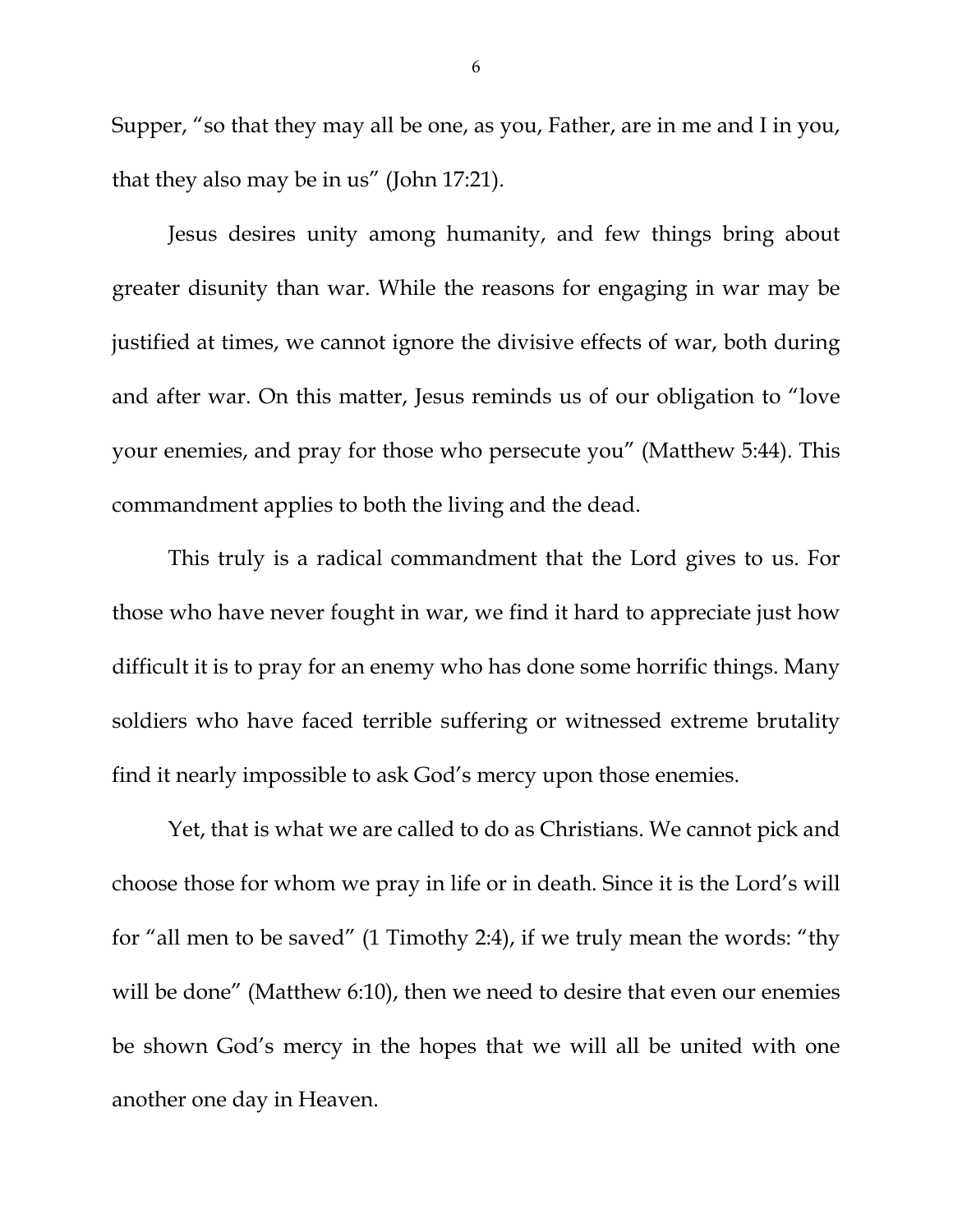As I said, for those who have lived through the tragedy of war, this seems inconceivable and indeed impossible. Therefore, it is important for us to include them in our prayers, that their hearts may be opened to ask God to forgive those "who have trespassed against us" (Matthew 6:12). This is not to downplay the severity of the sins that have been committed, but it is an acknowledgment of the infinite mercy of our Lord and that He alone is the Judge, one who desires for all to be with Him in eternity.

On this Memorial Day, as we rightly pray for the repose of those who have died *for* us, let us also pray for the repose of the souls of those who have died while fighting *against* us. Just as President Lincoln urged the living to advance the work begun by those who had died defending freedom, let us dedicate ourselves to continuing the work that the Lord has begun in His death, the reconciliation of *all* mankind to one another and Himself in the glory of Heaven.

May God give us this grace. Amen.